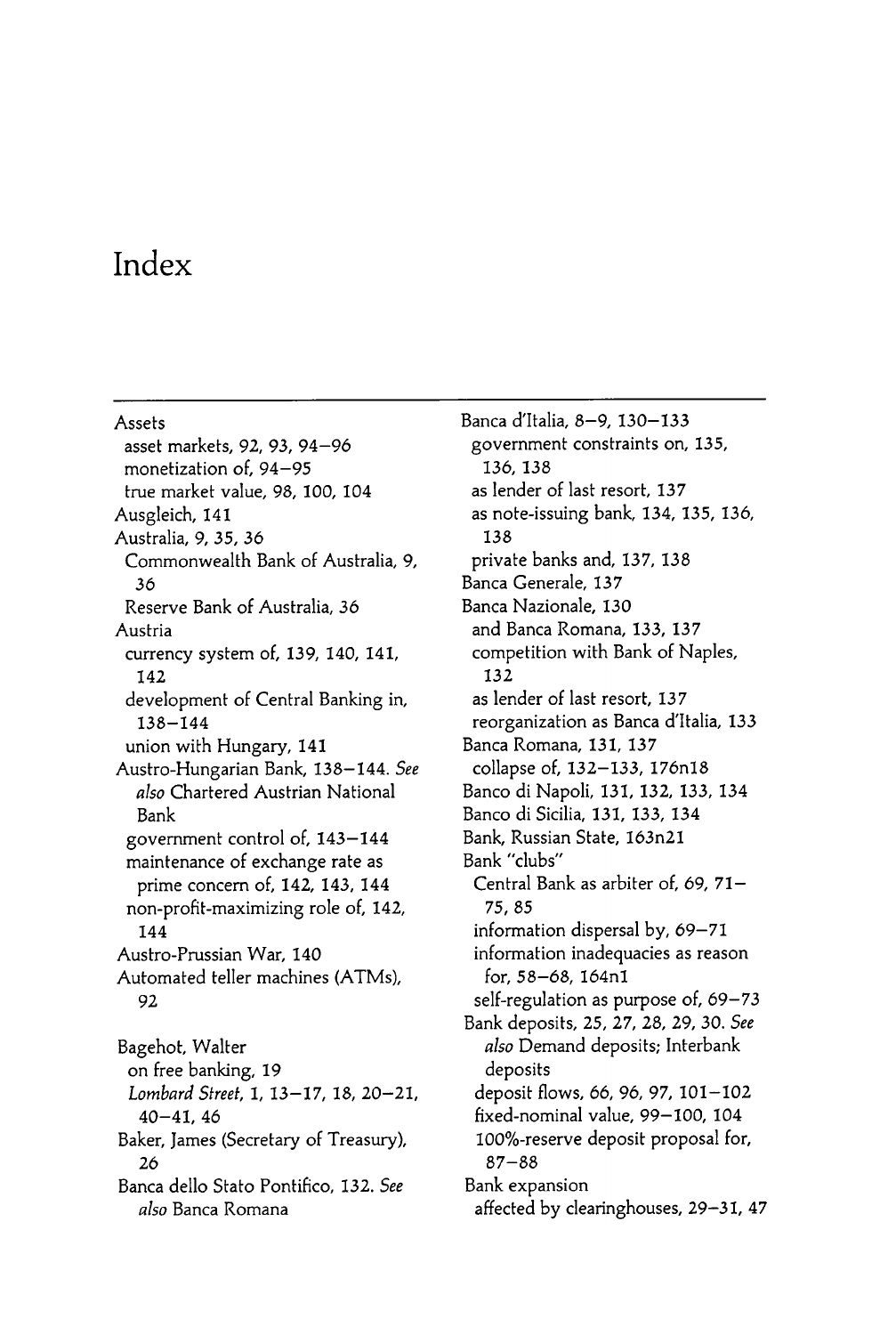Bank expansion (cont.) as concern of Central Banks, 32-33,  $50.53.54 - 55$ and free banking, 29-30, 43, 47-50 need for information on, 30, 59 Bank failures and calling of loans, 167n20, 167n21 competition as cause of,  $86 - 87$ information deficiencies and,  $61-63$ , 65-66, 67-68, 103, 164n1 management as cause of, 68, 164n12 third-party effects of,  $61-63$ ,  $101$ Bank liabilities, 25, 27, 28, 29, 30, 58. See also Bank deposits; Bank notes fixed nominal value of, 98, 102 and 100%-reserve deposit proposal, 90 - 92 , 95 Bank loans, 47–49, 88, 97–98 fixed nominal value basis of, 98-100 , 102 , 104 to LDCs, 48-49, 100, 101 Bank notes. See also Note issue bills of exchange and, 30, 31 as inconvertible legal tender, 20–23, 123 infrequency of redemption of, 31-32 maintenance of convertibility of, 5, 22, 25, 47, 77, 128, 129-130 overissue of, 21-25, 27, 29, 61 restriction on size of, 58-59 Bank of Belgium, National, 144- 150 agencies opened by, 147, 179n20 Bank of Japan and, 144, 150, 153, 155 - 156 , 181n14 and control of discount rate, 149-150, 180n33, 180n34 influence of profit motive on, 149, 150 as lender of last resort, 147-148 maintenance of convertibility by, 148-149, 179n27 monopoly of note issue by, 146 and rivalry with Société Générale, 145

Bank of Commerce, National, 42 Bank of England, 1, 4, 5, 8-9, 15 Bagehot on, 13, 15, 16, 17, 19, 20- 21 bill-brokers and, 39, 40-41 London Clearing Banks and, 38, 53 as non-profit-maximizing bank, 88, 104 and rivalry with commercial banks,  $9.15 - 39 - 41.49 - 50$ and Scottish banking system, 51-52 and 1793 crisis, 39 supervisory role of, 69, 70 suspension of convertibility by, 20- 21 Thornton on, 18–19 transition to Central Banking role, 8-9, 73, 104 Bank of England Act (1844), 8, 46, 77 - 78 , 88 , 104 Bank of France, crises of 1848 and 1870, 23. See also Banque de France Bank of India, Imperial, 35, 38 Bank of Japan, 150- 160 commercial banks and, 155-156, 160, 182n22 external finance as concern of, 152-153 , 158 , 159 - 160 , 184n44 interest rates as problem of, 155, 157 - 160 , 182n20 , 183n36 links with National Bank of Belgium, 144, 150, 153, 155–156, 181n14 links with Yokohama Specie Bank, 152, 153, 181n12 non-profit-maximizing role of, 155 as organ of government, 154, 155, 160, 182n16, 182n17 resemblances to German system, 153 as support of banking system, 156- 157 , 160 view of macro-function role, 157, 160 Bank of the Netherlands, 144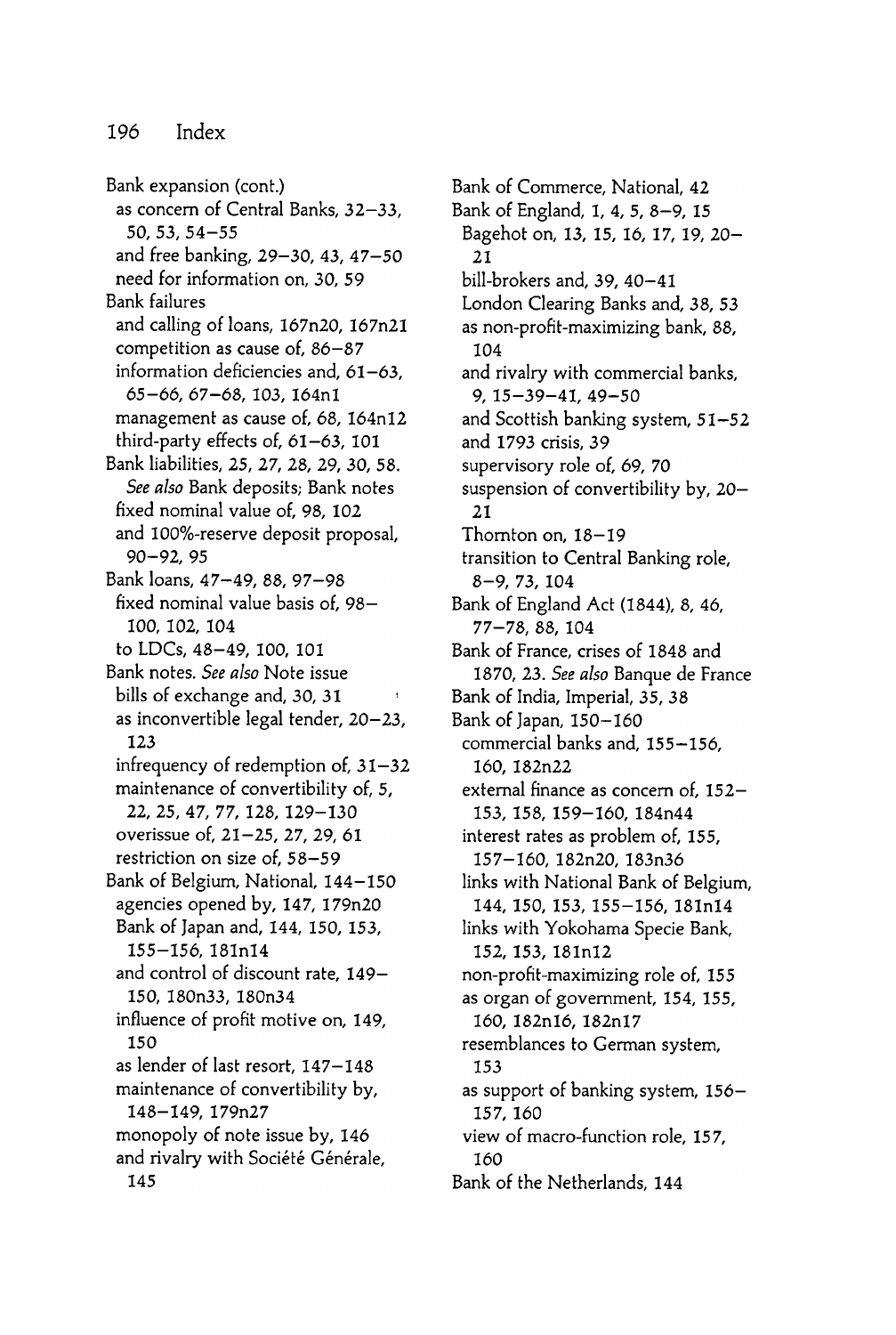Bank of Scotland, 31 Bank of the United States, 43 Bank of the United States, First, 37-38 Bank of the United States, Second,  $37 - 38$ Bank portfolios as basis of payment systems, 93-94 management of, 86, 88, 96-102, 104 nonmarketable assets of, 93, 95, 96, 102 Bank regulation, 2, 4, 7, 8- 10, 55, 59, 85 and deposit insurance, 77, 78, 79-82 and portfolio management, 88, 97- 102, 104 and supervisory agencies, 73, 74- 75 voluntary self-regulation, 69-73 Bank reserves centralization of, 11, 13, 14-16, 17,  $37,52 - 53$ effect of competition on, 37–38, 39– 43 , 44 - 45 , 47 , 48 , 53 - 55 " hidden reserves ," 100 of independent banks, 14-15, 17, 18, 25 and 100%-reserve deposit proposal,  $87 - 88$ and reserve system,  $15-17$ Bank runs, 61-62, 66, 80, 82, 100-101, 166n13. See also Bank failures and cessation of payment services, 92, 93, 96 Banking Act of 1933 (U.S.), 79 Banking cycles, 11, 49-50, 54, 77 Banking School, 47 Banking systems. See also Central Banks; Free Banking evolution of, 93-94 oligopolistic systems, 33, 35, 51, 73, 163n4 Bank of Norway, 129 Bank of Savoy, 118, 120

politics and, 16, 17, 19, 132, 133, 138 unit and branch banking systems, 33, 37 , 51, 156 Banks, reputation of, 25, 27, 28, 64. See also "Confidence" factor and "free riders" problem, 67, 68, 69 and information inadequacies, 59- 60, 65, 70 Banks, savings. See Savings banks Banque de France, 114-122 and branch office system, 116-117, 120, 172n17 and government relationship, 114- 116, 173n52 note-issuing privileges of, 114, 116- 118, 120, 173n55 and profitability, 115, 171n12 reliance of Swiss on, 52, 112 supportive actions of, 120, 121, 173n51 suppression of competitors by, 41- 42, 114, 116, 117, 118, 120, 172n23 , 173n44 Banque Nationale de Belgique, 22. See also Bank of Belgium, National Barclay, C. R., 50, 67–68 Baring crisis, 45, 65, 121 Belgium bimetallic currency standard in, 148, 149 - 150 crisis of 1848 in, 22, 145, 146 crisis of 1870 in, 148 establishment of Central Banking in, 144 - 150 export of silver from, 149–150, 180n36 separation from Holland, 144-145 Benston, G. J., 74, 78, 164n7 Bill-brokers, 14–15, 39, 40–41 Bills of exchange, 30, 31 Bimetallism, 119, 148, 149–150 Bonaparte, Napoleon, 114, 115, 118 Boston, Massachusetts, 31-32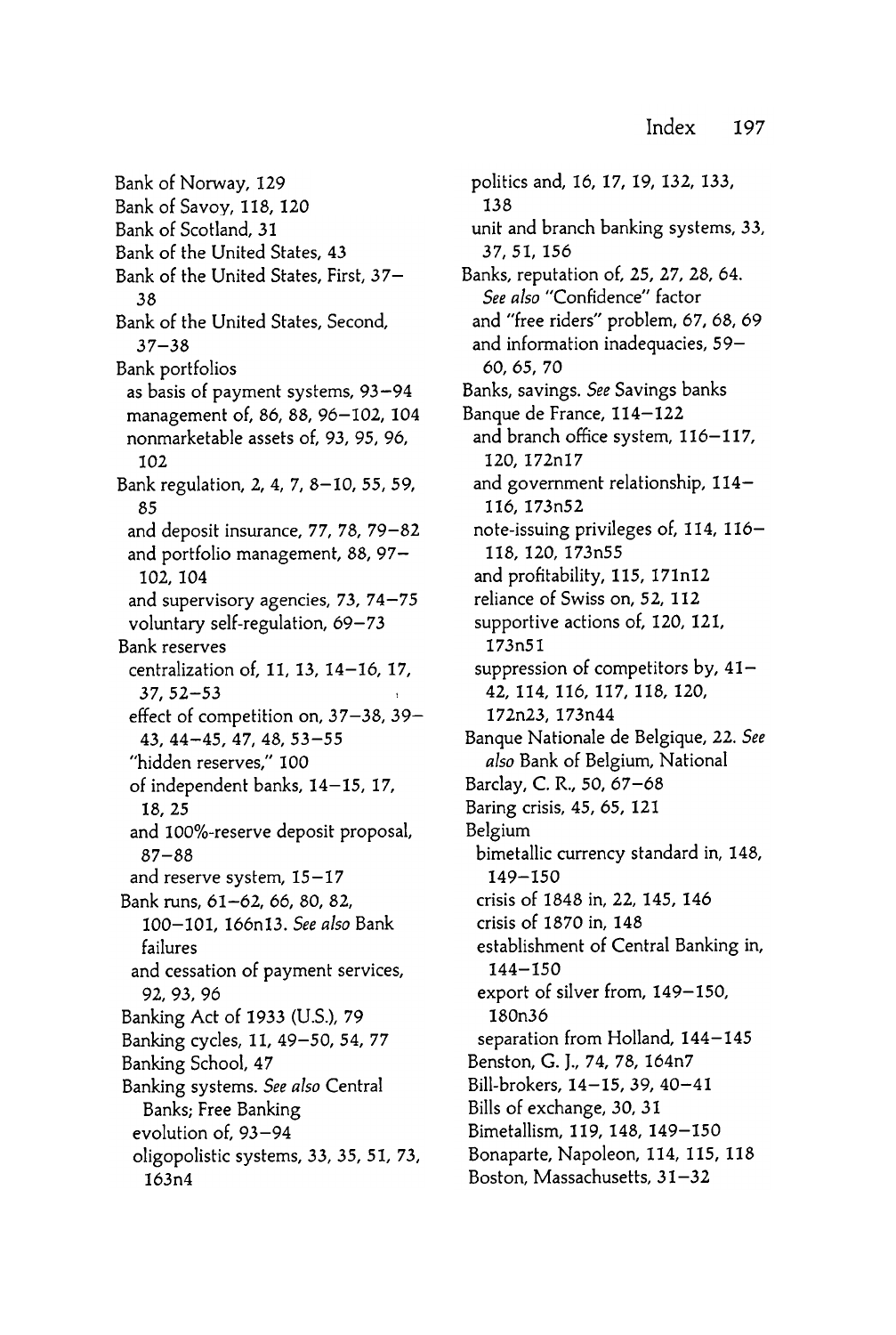Branch banking systems, 37, 51, 116- 117 Brazil, 35, 36 British Commonwealth, 35-36 Building societies, 78- 79, 90, 147, 165n7 Building Societies: A New Framework (British Government), 78 Bush commission, 6, 10 Caisse d'Escompte, 20, 114 Caisse des Comptes Courants, 114, 171n2 Caisse Générale, 31, 117 Calvi, Roberto, 164n10 Cameron, R., 41, 163n4 Canada development of Central Banking in, 10, 35 success of banking system in, 51, 52 Canadian Commercial Bank, 63 Canovai, T., 23, 58, 134, 137, 138, 176n18 CEA. See Council of Economic Advisers Central Banks,  $1-4$ ,  $45$ as arbiters of banking clubs, 69, 71- 75 , 85 and commercial banks relationship, 5, 7, 8, 9, 71, 74 , 75 , 163n21 , 165n16 development of, 4-5, 8-11, 15, 33-38, 45-46, 73-74, 104, 161n3 discretionary monetary management by, 1, 3, 4- 7, 9- 10, 27, 77 evils of, 3, 17, 27 inflationary tendencies of, 3, 19-23,  $24 - 28$ information inadequacy and, 29- 30, 33 - 34 , 59 , 85 , 103 as monopolies, 20, 23-24, 45-46 moral hazards produced by, 46, 77 need for, 2, 39-43, 96, 90-102, 103 - 104

noncompetitive, non-profitmaximizing role of, 9, 11,  $45 - 46$ , 54 - 55 , 72 , 77 , 104 ownership of, 8-9, 111, 114 politics and, 9, 16, 17, 19, 72 regulatory and supervisory functions of, 4, 6-11, 19, 27, 32, 102, 111 support functions of,  $54 - 55$ ,  $77 - 78$ , 97, 101-102, 104 Ceylon, 22 Chant, John, 98–100 Chartered Austrian National Bank, 139, 140, 141. See also Austro-Hungarian Bank Checkland, S. G., 52 Clearinghouses, 8 as check on excessive expansion, 29 - 31 , 37 , 38 - 39 , 103 establishment in Germany, 106-107, 109 and evolution of Central Banks, 32-37 founding in France, 118 support and relief operations of, 43-44 , 54 in United States, 8, 31-33 Commercial banks, 20-21, 83, 108, 109-111, 120. See also Independent banks; Private banks as clearinghouses, 37- 45 compared to mutual funds institutions, 97, 102 competition as cause of conflict of interest for, 8, 11, 36, 37–43, 45, 71 , 103 correspondent banks and, 11, 19, 33, 34, 37–40, 43, 53, 103, 162n3 inadequacy of information on, 57-61, 63-68, 103, 104 moral hazards in operations of, 7, 54-55, 101-102, 104 non-marketed assets of, 97, 98, 99-101, 102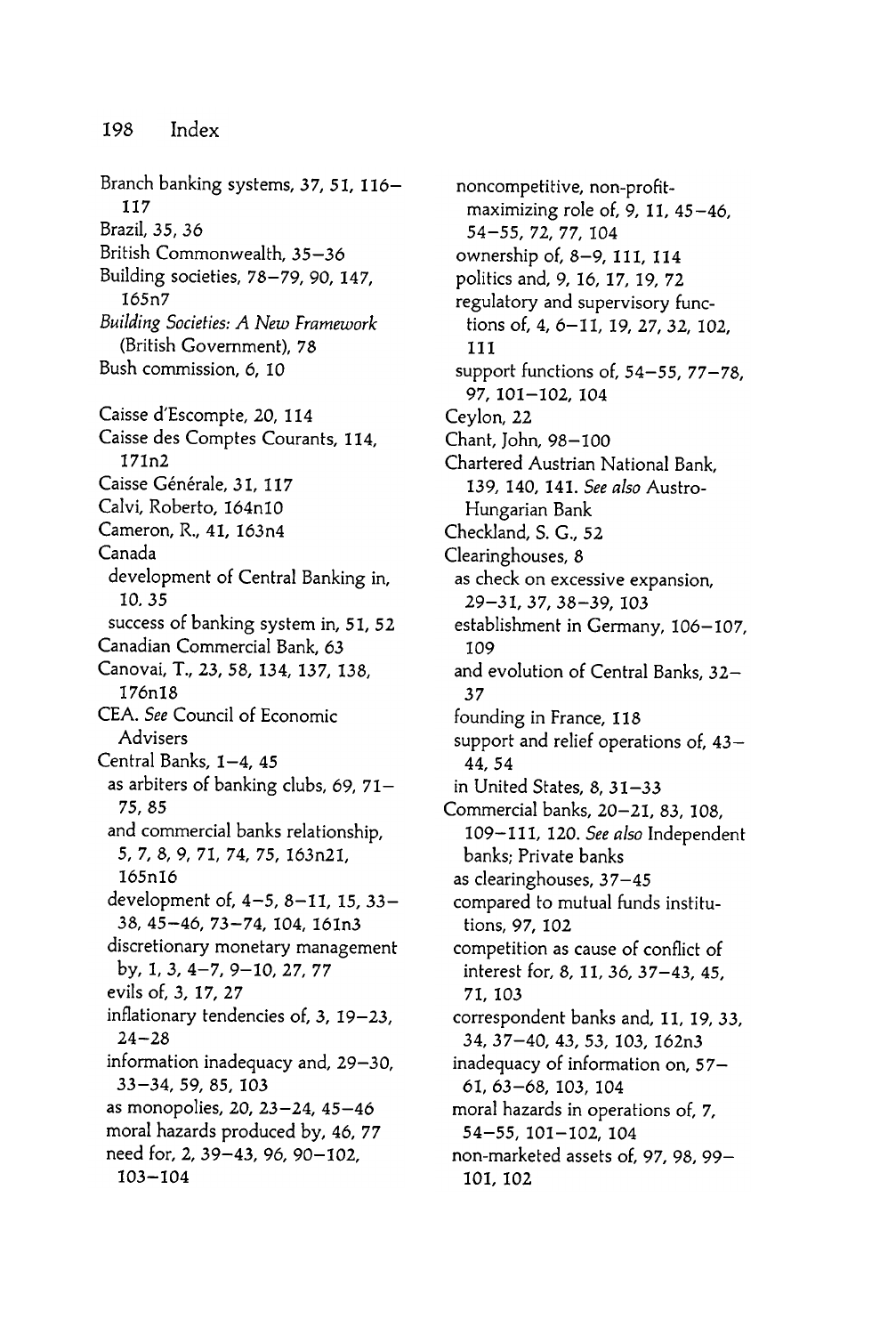payment services as function of, 86, 89, 93-94, 102, 104, 165n2, 167n15 portfolio management as function of, 86, 88, 96-102, 104 profit motive as cause of conflict of interest for, 53-55, 88, 102, 103 relation of Central Banks to, 5, 7, 8, 9. 71. 74. 75. 163n21. 165n16 risks of competition among, 79-80, 86 - 87, 102 transaction services as function of. 86, 93-94 Comptoir d'Escompte, 120, 121 Conant, C. A., 144, 147, 149, 150, 179n18 " Concerning the Renewal of the Privileges of the Reichsbank . . ." (Stroell), 109 "Confidence" factor, 25, 27, 28, 49-50, 59, 63, 70, 82, 87 The Constitution of Liberty (Hayek), 24 Continental Illinois crisis, 45, 63, 96 Cornwell, R., 164n10 Correspondent banks, 11, 19, 33, 34, 162n3 and commercial banks relationships, 37 - 40 , 43 , 53 , 103 Council of Economic Advisers (CEA), Report of 1984, 62, 79- 80 Counterfeiting, 26 "Cours force," 22, 23, 117, 119 Credit Foncier, 147 Credit Mobilier, 42, 117 Credit rating agencies, 63 Credit societies, 120, 136 "credit foncier" mortgage subsidiaries, 132, 134 Credito Mobiliare Italiano, 137 Currency, 19-27. See also Bank notes; Note issue forced currency, 23, 131, 139, 140 overissue of, 21-22, 24-27, 59, 61, 162n2

"Currency Competition in Monetary History" (Vaubel), 39-40 Danish National Bank, 128-130 and government relationship, 129, 175nl Demand deposits, 66, 91, 96, 166n10. See also Bank deposits 100% convertibility guarantee of, 89, 95 , 100 , 103 , 104 Denationalisation of Money-the Argument Refined (Hayek), 24,  $27 - 28$ Denmark, 128-130 Deposit insurance moral hazards in, 55, 79, 80, 104 private vs. governmental, 77- 83 Deutsche Bank, 109, 110 Diamond, D. W., 81 Dresdner Bank, 37, 110 Dybvig, P. H., 81 Egypt, 37 Electronic fund transfer (EFT), 92 England. See United Kingdom England, Bank of. See Bank of England An Enquiry into the Nature and Effects of the Paper Credit of Great Britain (Thornton), 18-19, 34, 39, 53,  $57 - 58$ Enskilda banks, 124–127 European Central Banks, 4-5. See also entries for individual countries Exchange rates, 6, 25, 26 fixed, 24 indexed, 26 Fama, E. F., 21 FDIC (Federal Deposit Insurance Corporation), 65, 79, 82 Federal Deposit Insurance Corporation. See FDIC

Federal Reserve System, 6-7, 9, 165n17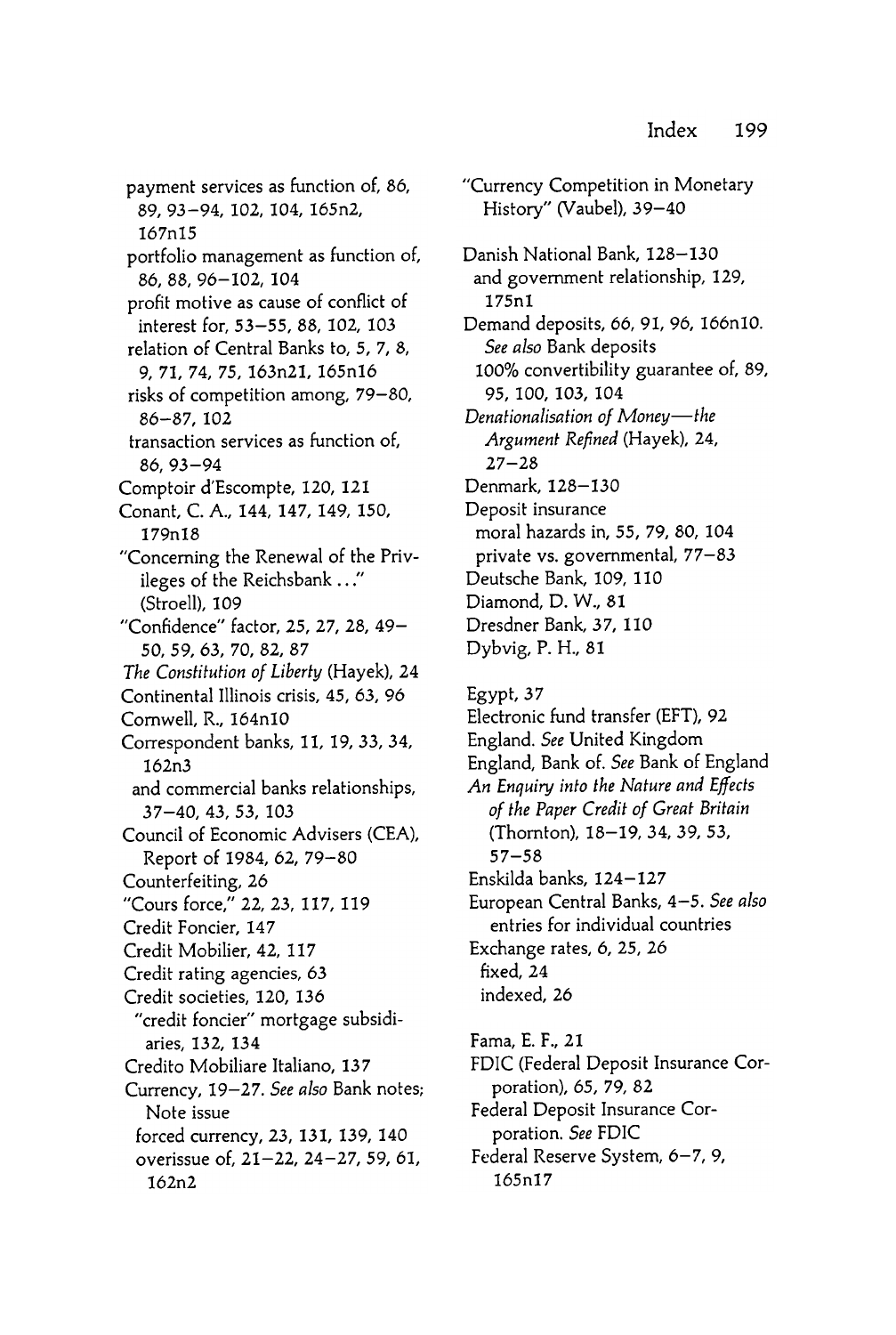Federal Reserve System (cont .) "Federal Reserve Position on Restructuring of Financial Regulation Responsibilities," 6-7 Federal Savings and Loan Insurance Corporation. See FSLIC Financial indexation, 26 Financial panics, 14-15, 18, 54-55. See also Bank failures in France, 23, 115, 117, 119, 120 of 1930s, 42, 62 Flux, A. W. on Danish National Bank, 128-129, 130 on Swedish banking system, 123- 124 , 128 France billets à ordre in, 31 credit societies in, 120, 173n44 development of Central Banking in, 114 - 122 and Enquiry of 1865, 120 John Law's Banque Générale in, 20 panic of 1848 in, 23, 115, 117, 119, 120 panic of 1870 in, 119 Franco-Prussian War, 116, 122, 148 Free banking, 1, 2- 3, 25, 26, 61, 126 arguments for, 4, 13-15, 16, 17, 19,  $23, 25, 27 - 28$ and bank expansion, 29–30, 43, 47–50 as cause of boom-bust cycles, 47- 50, 77 and clearing house system, 29–30, 33 , 35 , 43 - 45 and overissue of currency, 25, 61 Scottish and Canadian systems of, 51, 52 Free market competition, selfcorrecting mechanisms, 57-58, 65-66, 68 "Free rider" problem, 60–61, 67, 68, 103 as concern of Central Banks, 69-73

Friedman, M. A., 1, 2, 60-61 Fringe Bank crisis, 45, 96 FSLIC (Federal Savings and Loan Insurance Corporation), 79, 81 Germany Bank Act of June 1909, 106 Bank of Japan and, 153 development of Central Banking in, 4 , 37 , 106 - 111 system of bill currency in, 31 Glasenapp (Dr. von), 108 Gold Standard, 3, 6, 24, 123, 142, 152, 158 free banking and, 25, 47, 49 and small note issue, 59 Goodhart, C. A. E., 42 Gordon, Sir Arthur, 22 Great Britain. See United Kingdom Guttentag, J. M., 80 Hankey, T., 46 Hayek, F. A., 1, 2, 64 The Constitution of Liberty, 24 on currency issue, 23, 25, 26, 162n2 Denationalisation of Money-the Argument Refined, 24, 27–28 Monetary Nationalism and International Stability, 24 proposed Standard for medium of exchange, 26 Herring, R., 80 Hirsch, F., 60, 73 Holland, 144, 145 A Hundred Years: History of the Bank of *Japan* (Shima), 181n12 Hungary, 141, 144 IMF (International Monetary Fund), 26, 44, 45, 48, 49

Inconvertible legal tender, 20–23, 123 Independent banks, 13-15, 16, 17-19, 25. See also Commercial banks; Free banking; Private banks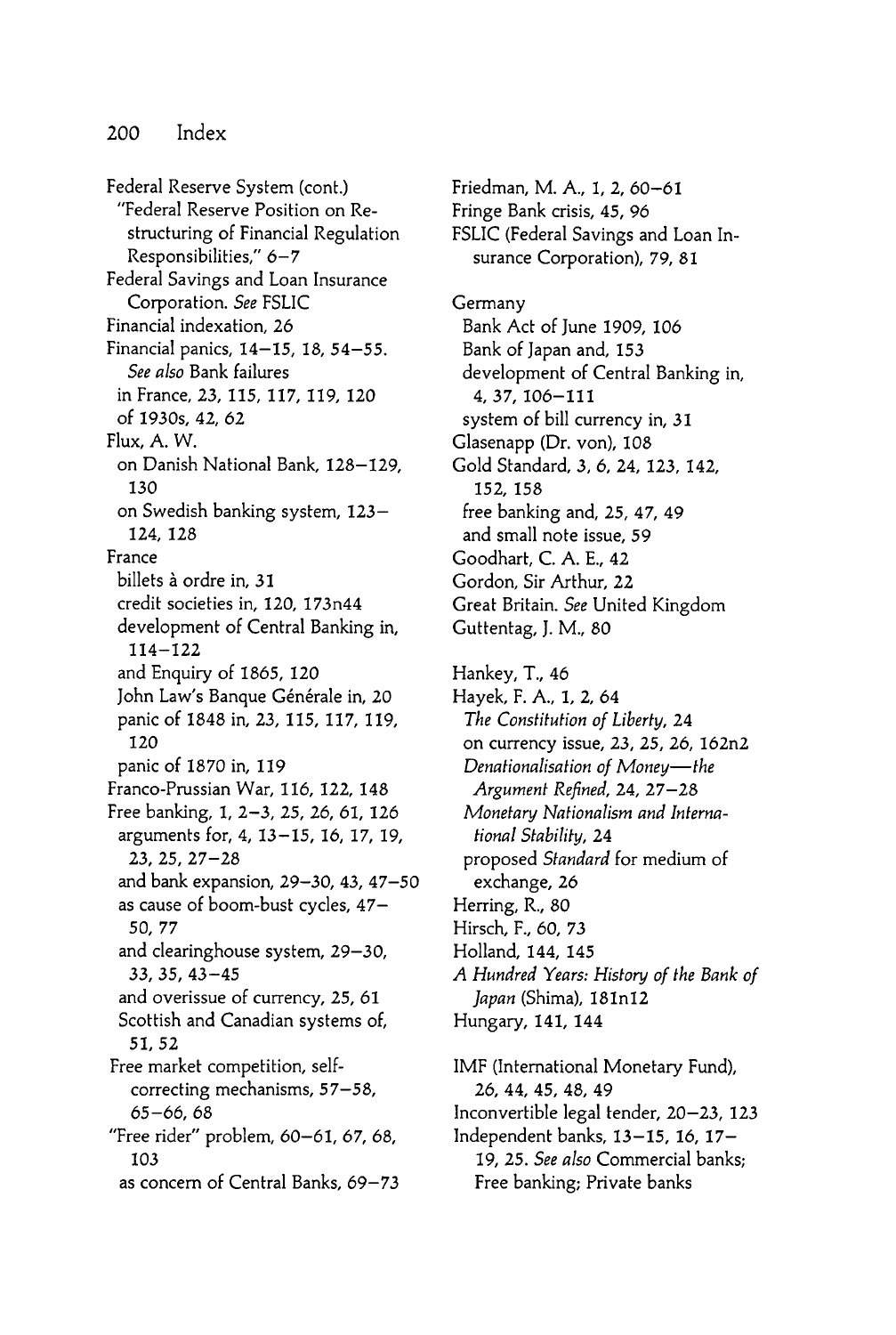Indexed demand deposit, 166nl0 India, 35, 36, 38 "Industrial banks," 145 Inflation, 3, 19-23, 24-28, 54 Information asymmetries,  $33 - 34$ ,  $63 -$ 66, 85, 103 Information dispersal, 69- 71 costs, 63-64, 97, 98, 99, 103, 104 as prevention of overissue, 25, 26, 28 Information specialists, 63-65, 164n6 Insurance, 7, 8, 11, 55, 69, 72. See also Deposit insurance Interbank deposits, 33, 34, 73, 103, 163n18 and conflicts of interest,  $37 - 38$ Inter-Bank Research Organization (IBRO), 66 Interest rates, 30-31, 47, 64, 67-68 International Monetary Fund. See IMF Interviews on the Banking and Currency Systems (National Monetary Commission), 23, 58-59, 106, 108, 109, 110 Iran, 37 Ireland, 35, 36 Islamic banking, 167n18 Italy bank rivalry in, 43, 131–132, 133 Banking Act of 1893, 133, 134- 135, 137 , 177n21 development of Central Banking in, 4, 130–138 law of 1874, 58, 130, 131 monetary weakness in, 22–23, 58, 130 - 132, 134, 137 plurality of banks of issue in, 58, 130 - 132 , 133 - 134 , 135 , 138 unification of, 130, 131 Japan. See also Bank of Japan attempts at banking reform in, 150- 152, 180n1

banking system in, 150- 152, 156, 160, 180n3, 182n26, 183n33

development of Central Banking in, 150- 160 expansion of commercial banking in, 151, 152, 156, 160, 182n26, 183n33 Ministry of Finance, 154 Japanese Central Bank, 93. See also Bank of Japan Johnson-Matthey Bank case, 63 Joint-stock banks, 16, 39- 40, 50, 134, 146 1844 Joint Stock Banking Code, 162nl in Sweden, 124- 125, 175n7 McCarthy, I. S., 78 McMahon, C. W., 59, 70- 71 Mankiewitz, 109, 110, 170n13 Kane, Edward, 75 Kareken, J. H., 62, 75 Katsura (Marquis), 150, 153, 180n3 King, R. G., 26 Klein B., 1, 25, 28, 59, 69–70, 174n5 Knickerbocker Trust Company, 42 Lafitte, Jacques, 117 Latin Union, 148, 149, 150 LDCs (less developed countries), 44, 45 , 48 , 101 Leipziger Bank, 110 Lender of Last Resort (LOLR), 43, 86, 110, 111, 121, 137 Central Bank as, 8, 33, 86 Lewis, Mervyn, 167n15 Liesse, A., 116, 117, 120, 121 Lombard Street (Bagehot),  $1, 13-17$ , 18, 20 - 21, 40 - 41, 46 London Clearing Banks, 38, 53, 163n18 London and Westminster Bank, 35 Longfield, Mountifort, 48

"Mark to market" accounting, 95 Maryland, 81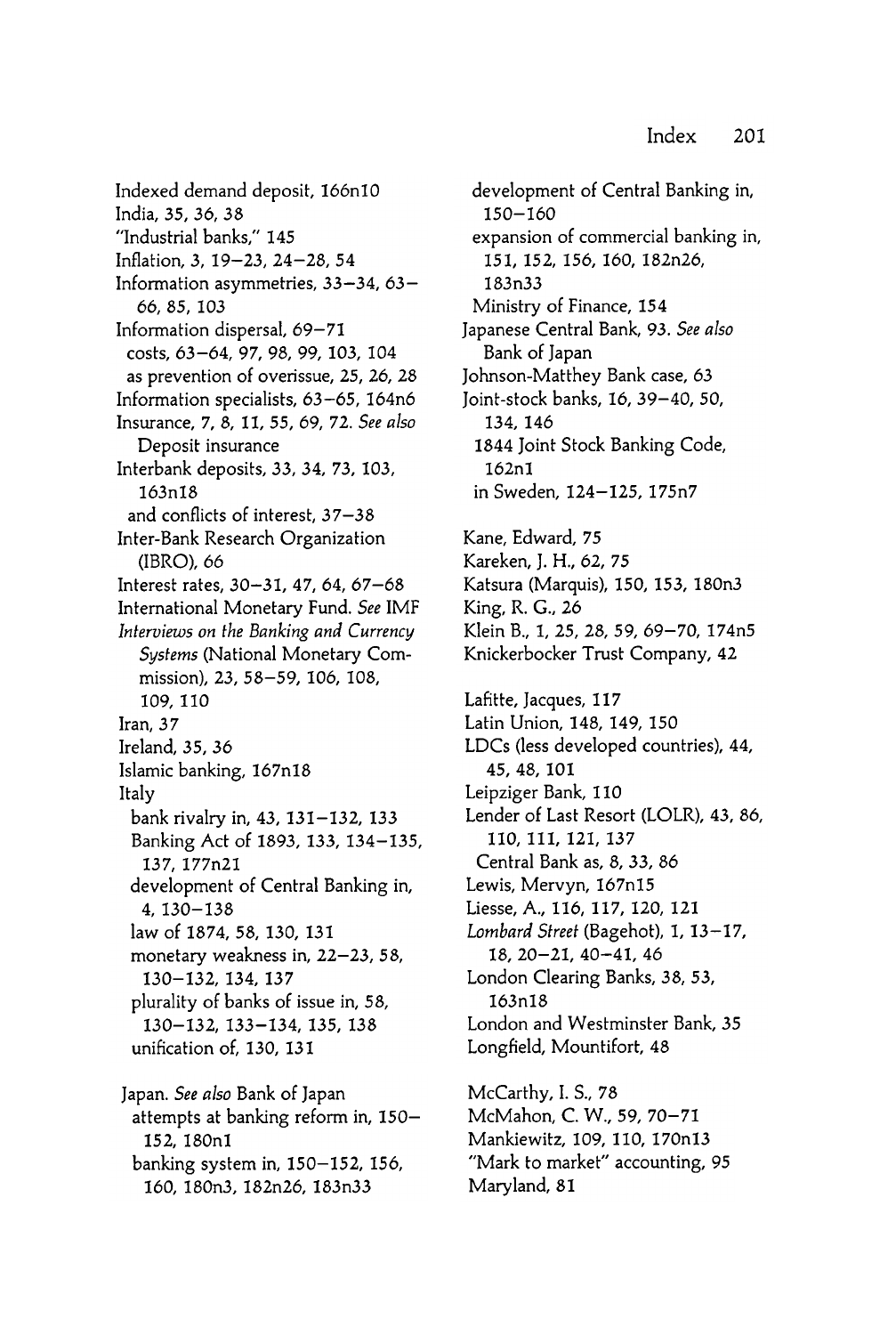Matsukata (Count), 152 Matthews, R. C. O., 40 A Study in Trade-Cycle History: Economic Fluctuations in Great Britain. 1833-1842, 49-50, 163n2 Meiji Restoration, 150, 151 Merrill Lynch cash management service, 90 Metallic reserves, 4-5, 6, 55, 108, 122, 128, 142. See also Bank reserves Monetary Nationalism and International Stability (Hayek), 24 Monetary regimes. See also Gold Standard discretionary monetary policy, 2, 3,  $4, 6 - 7, 27 - 28, 77$ fixed monetary growth, 2, 3, 27 Money, 1, 6, 17, 23-24, 27-28. See also Bank notes; Currency Mutual collective investment intermediaries. See Mutual funds "Mutual fund banking," 95- 96 Mutual funds compared to banks, 97, 102 market-value related assets of, 87, 90, 92, 93, 94, 96, 97, 102 and IOO%-reserve deposit proposal, 87 payment services provided by, 89- 94, 95, 96, 102, 165n8 Napoleon Bonaparte. See Bonaparte, Napoleon Naruse, S., 180n3, 182n17, 182n20 National Bank Act 1863 (U.S.), 35 National Monetary Commission, 105 Interviews on the Banking and Currency Systems, 23, 58-59, 106, 108, 109, 110 The Reichsbank, 106, 107, 108, 109, 110 " Renewal of Reichsbank Charter ,"

23, 59, 107, 108, 109, 170n13

New York deposit insurance plan in, 81 1907 financial crisis in, 39, 42-43. 105 New York Clearinghouses, 44, 54 New Zealand, 35, 36 Norway, 129 Note issue. See also Bank notes as concern of Central Banks,  $4-5$ ,  $20 - 24, 27$ as concern of Reichsbank, 106, 110 as concern of SNB, 112, 113 in Italy, 130, 131, 133, 134- 135, 138 as monopoly of Banque de France, 114, 116-118, 120 by private banks, 20, 21–22, 25–26 restraints on, 29, 30-33, 37, 58, 59 in Swedish banking system, 123, 125, 126, 127, 128

"Observations on Paper Money, Banking and Overtrading" (Parnell), 29 Ohio, 81 Okuma (Marquis), 153 "Opinions: The Banking System of Japan" (Sakatani), 180n3, 181n12, 182n16, 184n48 Oriental Bank, failure of, 22 Overend, Gurney and Company, 41 Palmstruch, John, 88, 122 Pantaleoni, Maffeo, 133, 176n18 Papacy, bank administration of, 132, 176n14 Parnell, Sir Henry, "Observations on Paper Money, Banking and Overtrading," 29 Patrick, H., 151, 159, 183n33, 183n36 Patron, M., 4 on Banque de France, 116- 117,

118-119, 121, 172n23, 173n51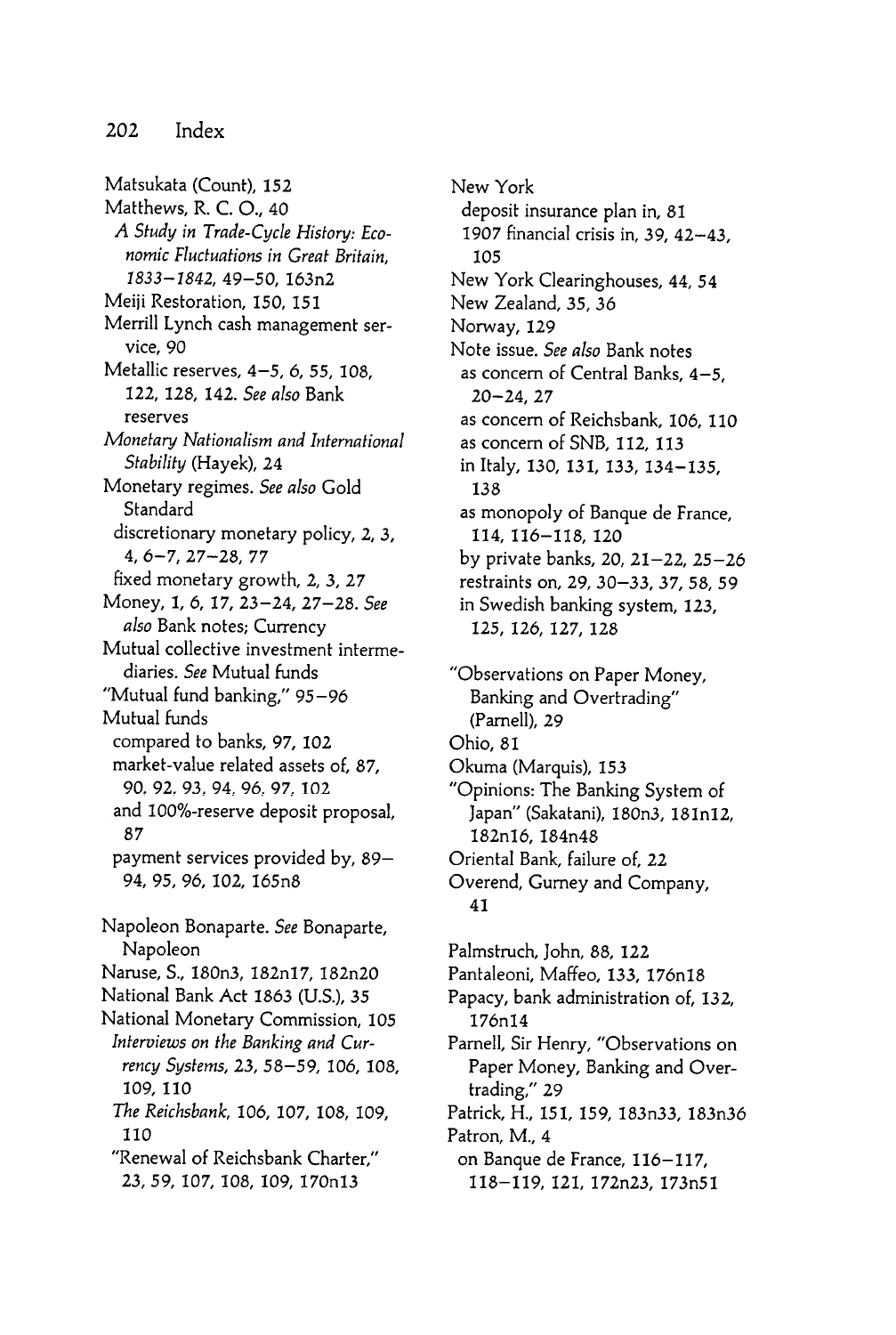Payment services. See also Payment systems provided by banks, 86, 89, 93-94, 102, 104, 165n2, 167n15 provided by nonbank institutions, 86, 89-94, 96, 102, 165n8 speeded by technology, 92 Payment systems, 5, 6, 93-94, 107. See also Payment services Penn Square Bank, failure of, 65 Pereire Brothers, 47, 118, 120 Portfolio management, 86, 88, 96-102, 104 "Post notes," 31 Pressnell, L., 23, 162n1 Private banks, 4, 8, 114, 118, 124– 127. See also Commercial banks; Independent banks as banks of note issue, 20–21, 22,  $25 - 26$ Prussian State Bank, 4, 107, 169n3 Rate of return on investment, and information deficiencies, 59-61,  $63 - 68$ The Rationale of Central Banking (Smith), 1, 13, 23, 27, 29, 35, 162n1 Enquiry of 1865 and, 120 history of Suffolk bank system in,  $31 - 32$ state banks discussed in, 37-38 Reichsbank, 9, 22, 105-111 and commercial banks, 109–110 financial stability as purpose of, 108-111, 169n6 as non-profit-maximizing institution, 107-108, 110 other banks modeled on, 111-112, 114, 153 The Reichsbank (National Monetary Commission), 106, 107, 108, 109, 110 "Renewal of Reichsbank Charter" (National Monetary Commission), 23 59, 107, 108, 109, 170n13

Revell, J. R. S., 7-8, 66, 74-75 Rigsbank, 129. See also Danish National Bank Rikets Standers Bank . See Riksbank Riksbank, 88, 122-128 and competition with enskilda banks,  $125 - 127$ and district banks, 125, 174n4 and government relationship, 122- 123, 125, 128, 175n6 as private bank, 122-123, 174n1, 175n9 support functions of, 175n11 RPI (Retail Price Index), 98, 166n10 Rudolph, R. L., 144 Russian State Bank , 163n21 Russo-Japanese War, 152 Safety Fund Act of New York State, 81 Sakatani (Baron), "Opinions: The Banking System of Japan," 180n3, 181n12, 182n16, 184n48 Salin, P., 33 Sandler, T., 72 Santoni. G. I.. 21 Savings Bank, Central Trustee (U.K.) : گ Savings Bank, General (Belgium), 147, 179n24 Savings banks, 37, 81, 147, 179n24 Schirhart, J. T., 72 Schulze-Delitsch savings banks, 37 Scotland, 30-31, 51-52, 163n4 Securities and Investments Board. See SIB Seignorage, 5, 21, 74, 115, 127 Seneuil, Courcelle, 119 Shenfield, A., 33 Shima, Kinzo, A Hundred Years: History of the Bank of Japan, 181n12 SIB (Securities and Investments Board, U.K.), 86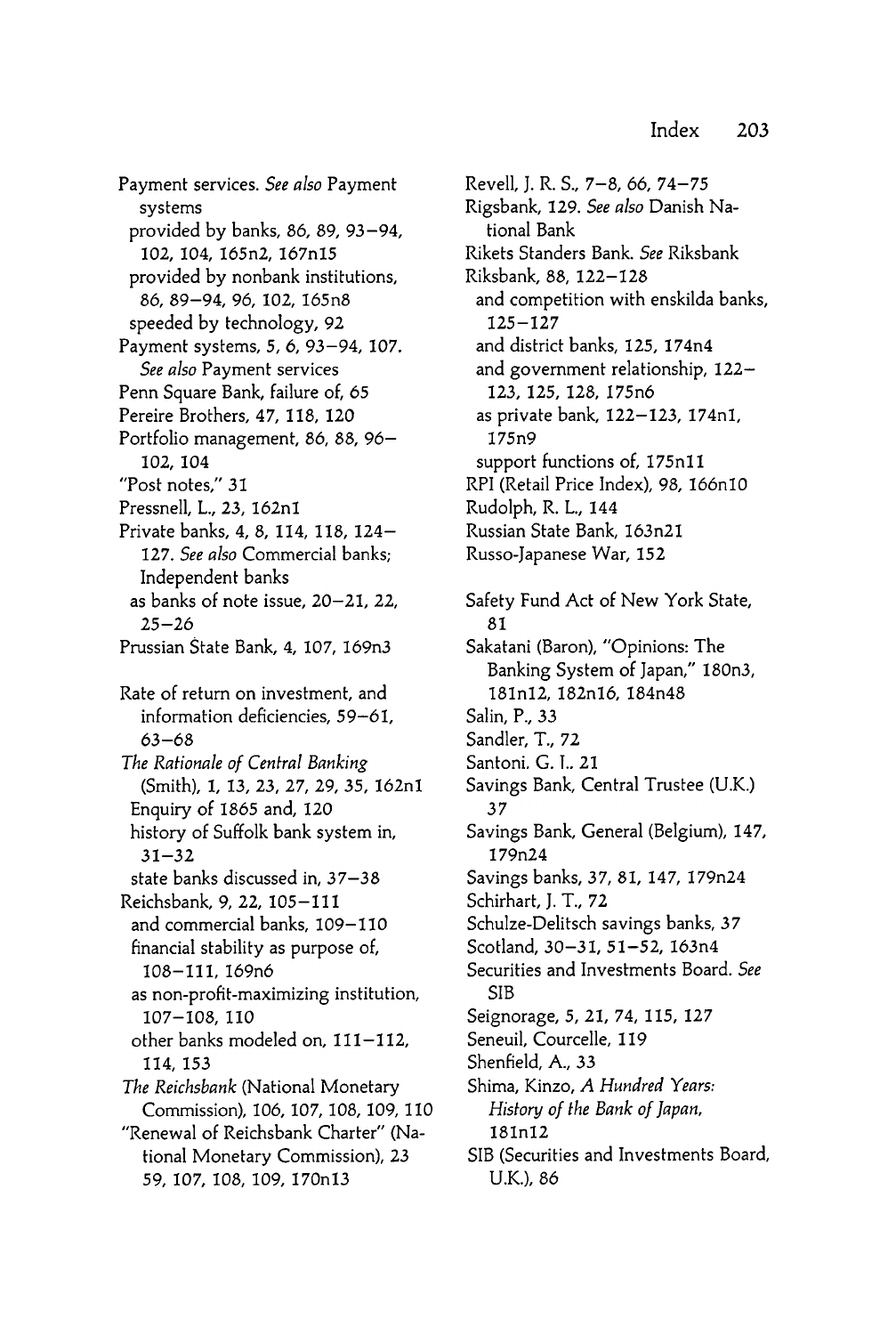Smith, Vera as proponent of free banking, 27, 48 The Rationale of Central Banking, 1, 13, 23, 27, 29, 31-32, 35, 120, 162nl on state banks, 37-38 SNB. See Swiss National Bank Società Bancaria Italiana, 137-138 Société Centrale des Banques de Province, 173n44 Société des Dépôts et Comptes Courants, 121 Société Générale, 22, 145 Sprague, O. M. W., 157, 160, 180n1, 180n3, 181n14, 182n22, 182n26, 183n36 State banks, 4, 20, 37-38, 129 Stock Exchange Council, 69 Stockholm Enskilda Bank, 124 Stroell, "Concerning the Renewal of the Privilege of the Reichsbank  $\ldots$ ," 109 A Study in Trade-Cycle History: Economic Fluctuations in Great Britain, 1833-1842 (Matthews), 49-50, 163n2 Suffolk Bank of Massachusetts, 31-32 , 38 Sweden, 31 bank failure in, 122, 174n1 crisis of 1857, 128, 175n10 debate on free banking in, 126 establishment of Central Banking in, 122 - 128 joint-stock banks in, 124-125, 175n7 organization of banking system in, 88, 124-125 and Parliament's assumption of public debt, 123, 174n5 private banks established in, 124-127 regulation of banking system in, 122, 123, 126, 128, 175n8

Swiss National Bank (SNB), 111-114 establishment of, 9, 111, 170n1 note issue as concern of, 22, 112, 170n12 regulation as primary function of, 113, 114, 171n25 Reichsbank as model for,  $111 - 112$ , 114 Switzerland, 4, 43, 52 Central Banking established in, 111-114 reliance on Banque de France, 52, 112

Thornton, Henry, An Enquiry into the<br>Nature and Effects of the Paper Credit Nature and Effects of the Paper Credit of Great Britain, 18-19, 34, 39, 53,  $57 - 58$ Timberlake, R. H., Jr., 33, 43, 58, 161n3 Central Banking supported by, 44- $45, 54 - 55$ Tobin, J., 86, 87, 88 Tokugawa Shogunate, 150, 151 Transaction services, 33, 86-90, 93-94. See also Payment services Trivoli, G., 31, 32–33, 38

Union Générale, 121 Unit banking system, 33, 37, 51, 156 United Kingdom building societies in, 78-79, 147 deposit insurance system in, 78–79, 82 development of Central Banking in, 8, 9, 37, 46, 104 1836 financial mania in, 49-50 IBRO survey of, 66 Johnson-Matthey Bank case in, 63 joint-stock banks in, 16, 39-40, 50 Matthews' study of business cycles in, 49-50 use of bills of exchange in, 30, 31